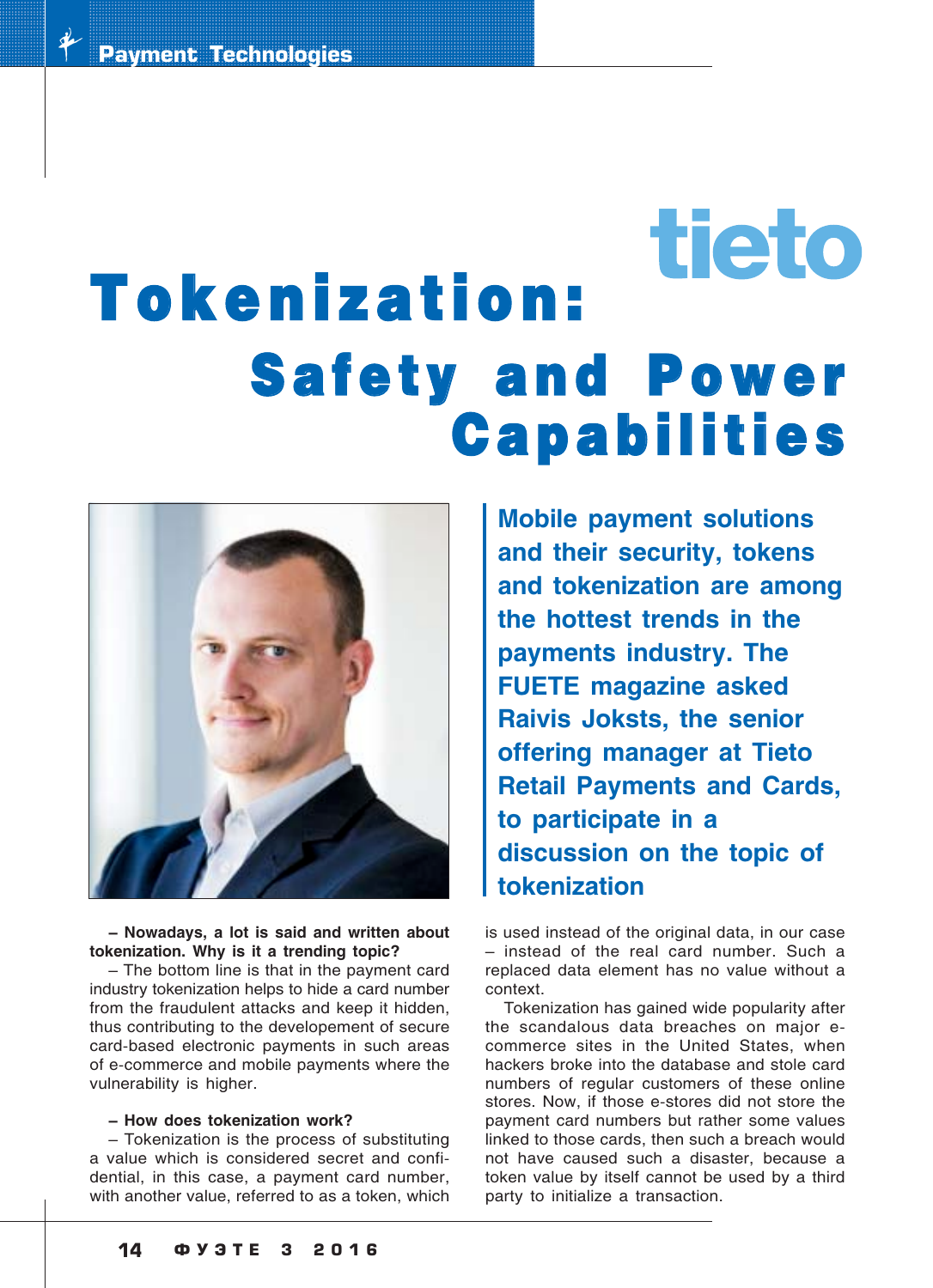Whereas, an online store can easily initiate a transaction using a token through its TSP (Token Service Provider – a financial institution that provides the token issuing service). Such a transaction is more secure because the card number undergoes fewer processing steps. The payment card number is only visible to TSP and the card issuer. The online store and the acquirer do not see the actual card number, but only a token.

#### **– And what is a token?**

– It is a set of numbers generated accord ing to certain rules. The token repeats the format of the card number. For outsiders it is impos sible to distinguish a token from the real card number. This is done on purpose, because the token must exist and operate in the current infrastructure of card payments. In fact, the entire infrastructure of acquiring, switching, and processing must treat it as a real card number. Therefore, the token format is regulated by EMVCo – an organization that defines how a token should look like and keeps record of all token issuers.

**– So, there is no external difference between a token and a card – they both have 16 digits…** – That's right.

#### **– One of the key benefits of tokenization is better security. What other advantages are there for banks, merchants?**

– Merchants do not have to store real card numbers, so their PCI DSS scope is reduced, meaning that fewer systems are subject to audit, accordingly, there is a decrease in costs of achieving PCI DSS compliance.

Acquiring banks that work with e-merchants can offer tokenization as a service. This is an additional business for an acquirer.

### **– For what period of time can a token be set or can it be used only once?**

– There are many options. Restrictions on the use of a token are determined by an issuer. Issuers can set calendar limitations on a token's lifecycle or impose restrictions on the scope of application of a token (e.g. for e-commerce or mobile payments only). By establishing these rules, issuers can further control risks and protect their cardholders from attacks.

# **– And how does the substitution with a token affect the transaction speed?**

– Technically, it is an extra step in the authorization processing, but it is executed so fast that the end user does not notice it.

In other words, the user will not notice the difference when paying, for example, with a contactless card at a POS terminal or making a payment from the mobile wallet at the same POS terminal. These are fractions of seconds, not more.

**– As you mentioned, EMVCo defines the requirements for the token format. Does it mean that EMVCo sets standards for all tokens that are used in the banking and payment card sectors, or are there separate standards for each international card organization?**

– International card organizations operate through EMVCo. EMVCo acts as a token standardizer. And international card organiza tions operate in accordance with specifications issued by EMVCo.

**– So, there are common rules for everyone.**

– Yes, absolutely.

# **– Are there any examples of successful imple mentation of tokenization technology on the mobile payments market?**

– MasterCard and Visa provide tokenization services through their digitalization services – MDES (MasterCard Card Digital Enablement Service) and VTS (Visa Token Service). Currently, these are one of the best known examples of mobile payment support services.

### **– Are banks interested in the tokenization technology?**

– In our experience, yes, they are. And not only banks, but also processing centres. This is particularly noticeable in countries and regions where the so-called branded mobile wallets are actively promoted, such as Apple Pay and Samsung Pay, which use tokenization in their solutions, and therefore banks must also follow these rules.

Recently, Sberbank and Apple Pay have issued a press release announcing their commence ment of operation in Russia. Apple Pay uses tokenization, and Sberbank has also connect ed to MasterCard tokenization services.

Our customers who are already working or planning to work with branded mobile wallets also use tokenization. Thus, Tieto delivered an IT solution to the Russian Standard Bank to enable provision of the Samsung Pay payment service, where a token is used instead of a payment card.

Tokenization is also used in HCE-based (the Host Card Emulation technology) mobile wallets. Such solutions are mainly imple mented by banks that want to build their own